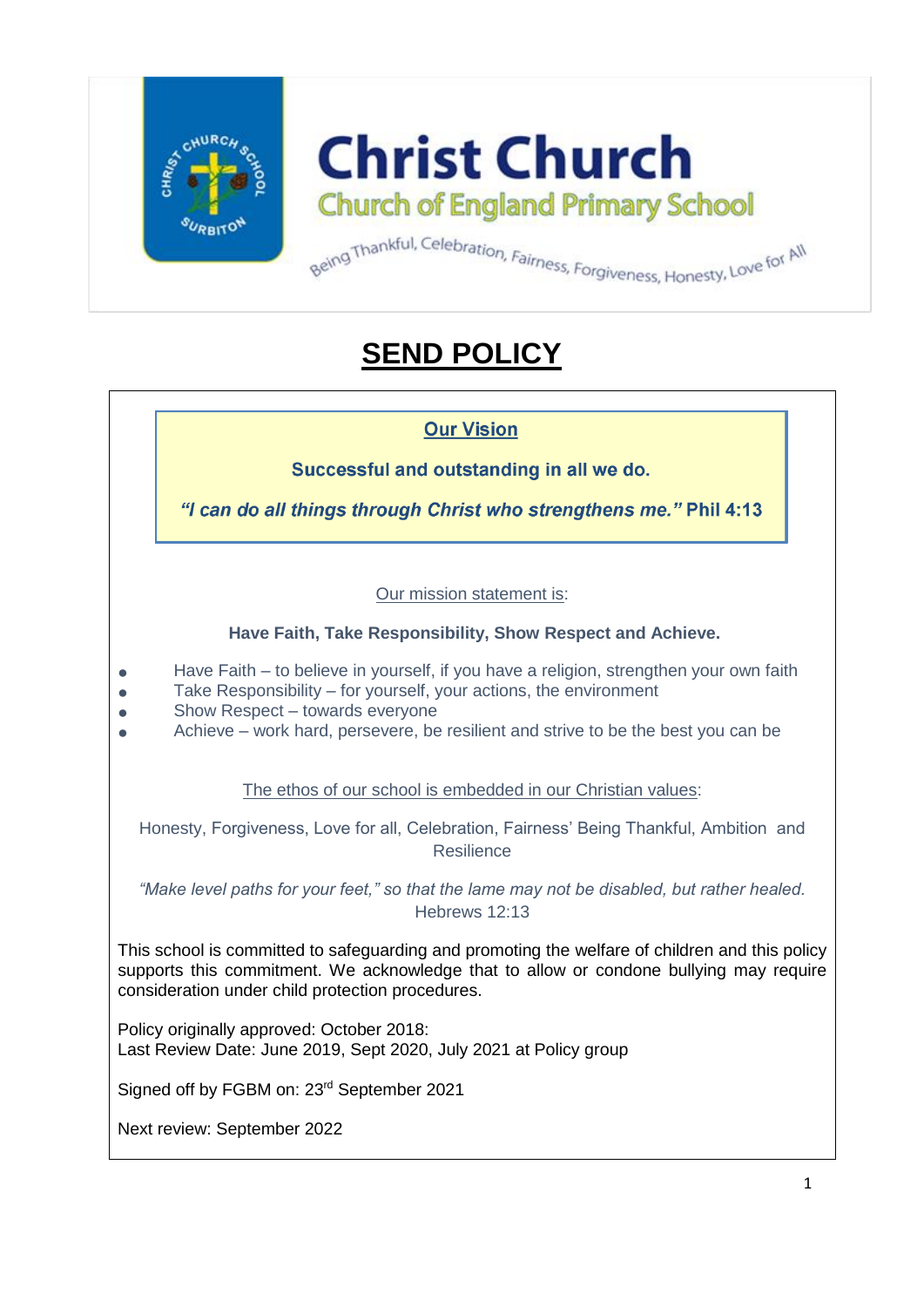## **Embedding Pupil Safeguarding Awareness in the Curriculum**

All teachers incorporate elements of safeguarding into their lessons where appropriate. This involves:

- Informal conversations;
- Teacher/pupil discussions;
- Briefings for outings and trips (road safety/stranger danger etc.) ;
- The implementing of our e-Safety Policy regarding ICT usage;
- An awareness of any potential hazards in lessons identifying risks and dangers;
- Fire drills;

Safeguarding is also about pupils' emotional well-being. Teachers encourage pupils to speak out if there is something worrying them, or if they are aware of, or witness something unacceptable, untoward or disturbing. Teachers promote tolerance and respect for each other and acceptance of individual differences. Teachers help pupils to develop confidence and resilience and to discuss what to do if things go wrong. They are approachable and show their willingness to help pupils at all times.

#### **British Values**

At Christ Church C of E Primary School we promote the fundamental British values of democracy, the rule of law, individual liberty, and mutual respect and tolerance of those with different faiths and beliefs.

This includes:

paired and group work as sharing and working together

making choices with an understanding that the freedom to choose and have other views is respected and tolerated

debating social issues with an understanding of how people can influence decisionmaking through the democratic process

an appreciation that school rules protect individual children and is essential for their wellbeing and safety

an acceptance that other people having different faiths or beliefs to oneself (or having none) are accepted and tolerated without discrimination through school council elections, persuasive writing, and by promoting our Christian school values and Fruits of the spirit as guidelines for behaviour choices.

This school is committed to safeguarding and promoting the welfare of children and this policy supports this commitment. This policy is written in line with the requirements of:

- Part 3 of the Children and Families Act 2014
- SEN Code of Practice 2015
- The Special Educational Needs and Disability Regulations 2014
- The Special Educational Needs (Personal Budgets and Direct Payments) Regulations, Section 49
- The Order setting out transitional arrangements, Section 137
- The Equality Act 2010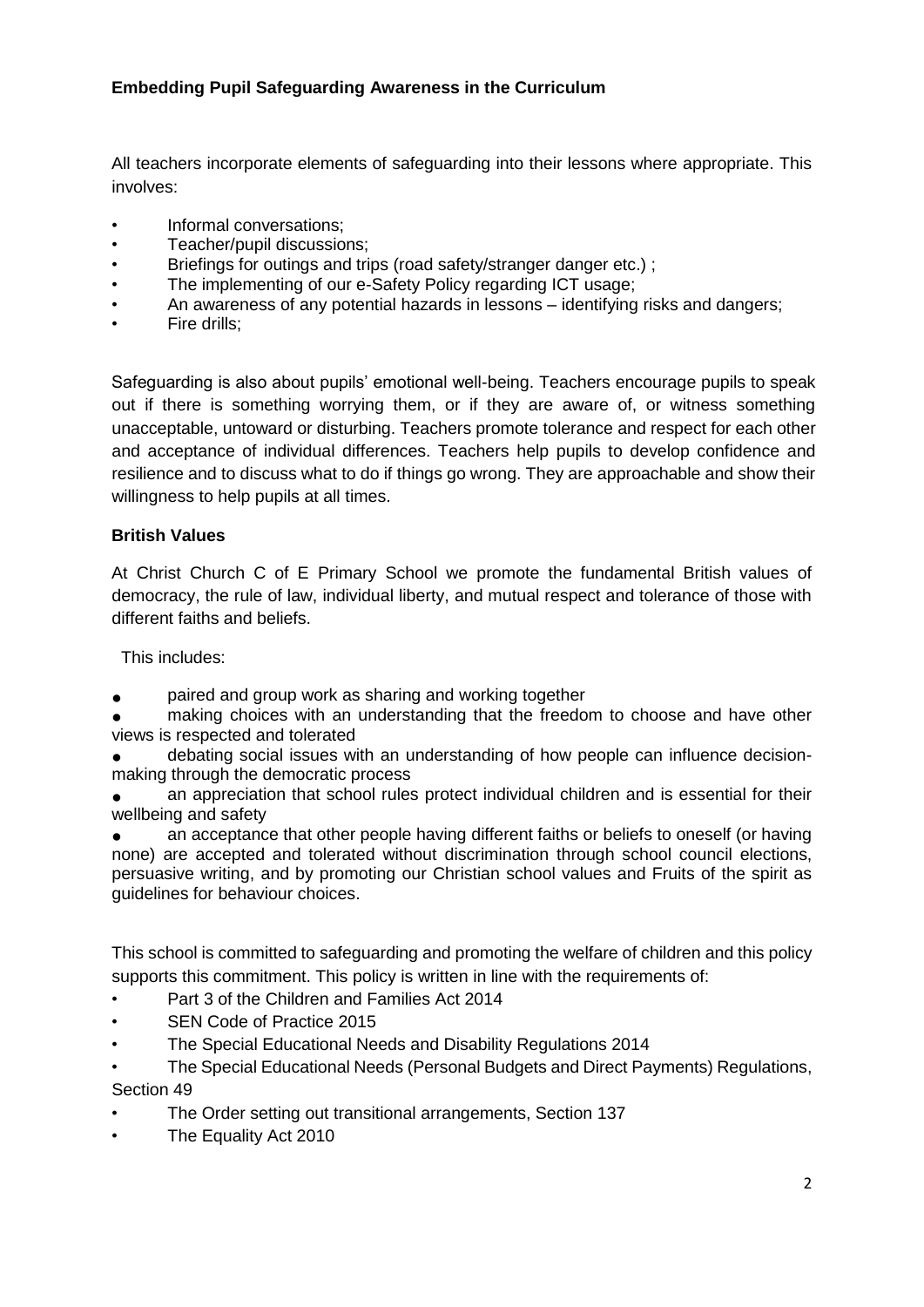This policy should also be read in conjunction with our other policies in particular; Behaviour Policy, Assessment Policy, Equality Policy, Safeguarding Policy, Homework Policy, Complaints Policy, Accessibility Plan, Medicine Policy and Emotional Wellbeing Policy .This policy was developed by a working party of school stakeholders and will be reviewed annually.



# **What is Special Education Needs and/or Disabilities?**

The Special Educational Needs Code of Practice 2015 states that a child or young person has SEN if they have a learning difficulty or disability which calls for special educational provision to be made for them. A child of compulsory school age or a young person has a learning difficulty if they:

(a) Have a significantly greater difficulty in learning than the majority of others of the same age; or

(b) Have a disability which prevents or hinders them from making use of educational facilities of a kind generally provided for others of the same age in mainstream schools or mainstream post-16 institutions.

SEND can be broadly defined under four main categories:

- Cognition and learning needs
- Communication and interaction needs
- Social, emotional or mental health needs
- Sensory and physical needs

Quality first teaching is differentiated and personalised to meet the individual needs of the majority of children and young people. Some children and young people need educational provision that is additional to or different from this. This is special educational provision under Section 21 of the Children and Families Act 2014. We use our best endeavours to ensure that such provision is made for those who need it.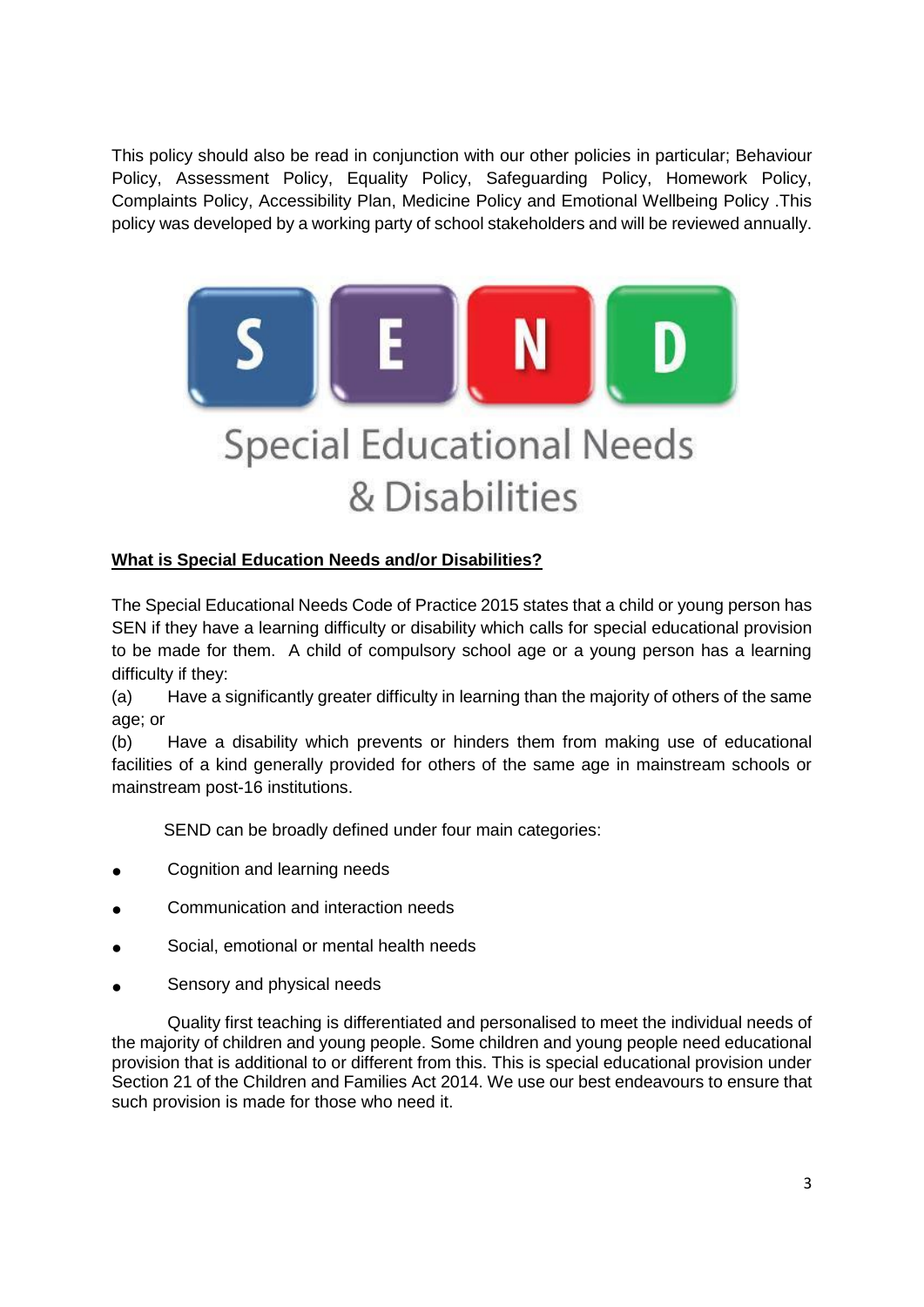# **What SEND provision is offered at Christ Church Cof E Primary?**

We are an inclusive mainstream school and all members of staff here at Christ Church are committed to ensuring the best outcomes for pupils. We believe that: 'All children and young people are entitled to an education that enables them to make progress so that they:

- achieve their best
- become confident individuals living fulfilling lives, and
- make a successful transition into secondary school.'

The school also currently meets the needs of pupils with an Education, Health and Care plan (EHCP). Decisions on the admission of pupils with an EHCP are made by the Local Authority in consultation with the school and parents.

The admission arrangements for pupils without an Education, Health and Care Plan do not discriminate against or disadvantage disabled children or those with special educational needs and will follow the usual school admissions procedures.

# **Who can I talk to at Christ Church about my child's difficulties with learning or SEND?**

In the first instance, speak to your child's teacher(s)

If you require further information or support then make an appointment to speak with the school SENCo, Mrs Maeve Page, by emailing or calling the school office

# **How will the school identify pupils with SEND?**

At Christ Church class teachers monitor the progress of all pupils regularly to review progress. Pupils who are identified as not making sufficient progress may be given additional support at SEN Support level primarily through quality first teaching. Class teachers meet with the Senior Leadership Team to discuss the progress pupils have made in their class. We also use a range of assessments with all the pupils at various points of the school year. We accept the principle that pupils' needs should be identified and met as early as possible. The SENCO works closely with the Head teacher and class teachers using whole school tracking data.The progress of pupils working below National Curriculum Standards and therefore age related expectations is monitored and assessed using the Engagement Model (DfE July 2020 - The engagement model is statutory for use from 2021/22 academic year. Schools can no longer assess pupils against P scales 1 to 4.)

We use a number of additional indicators of special educational needs.

- the analysis of data including entry profiles, Foundation Stage Profile, Baseline Assessments and annual pupil assessments
- the use of PAN London SEN criteria
- following up parental concerns
- tracking individual pupil progress over time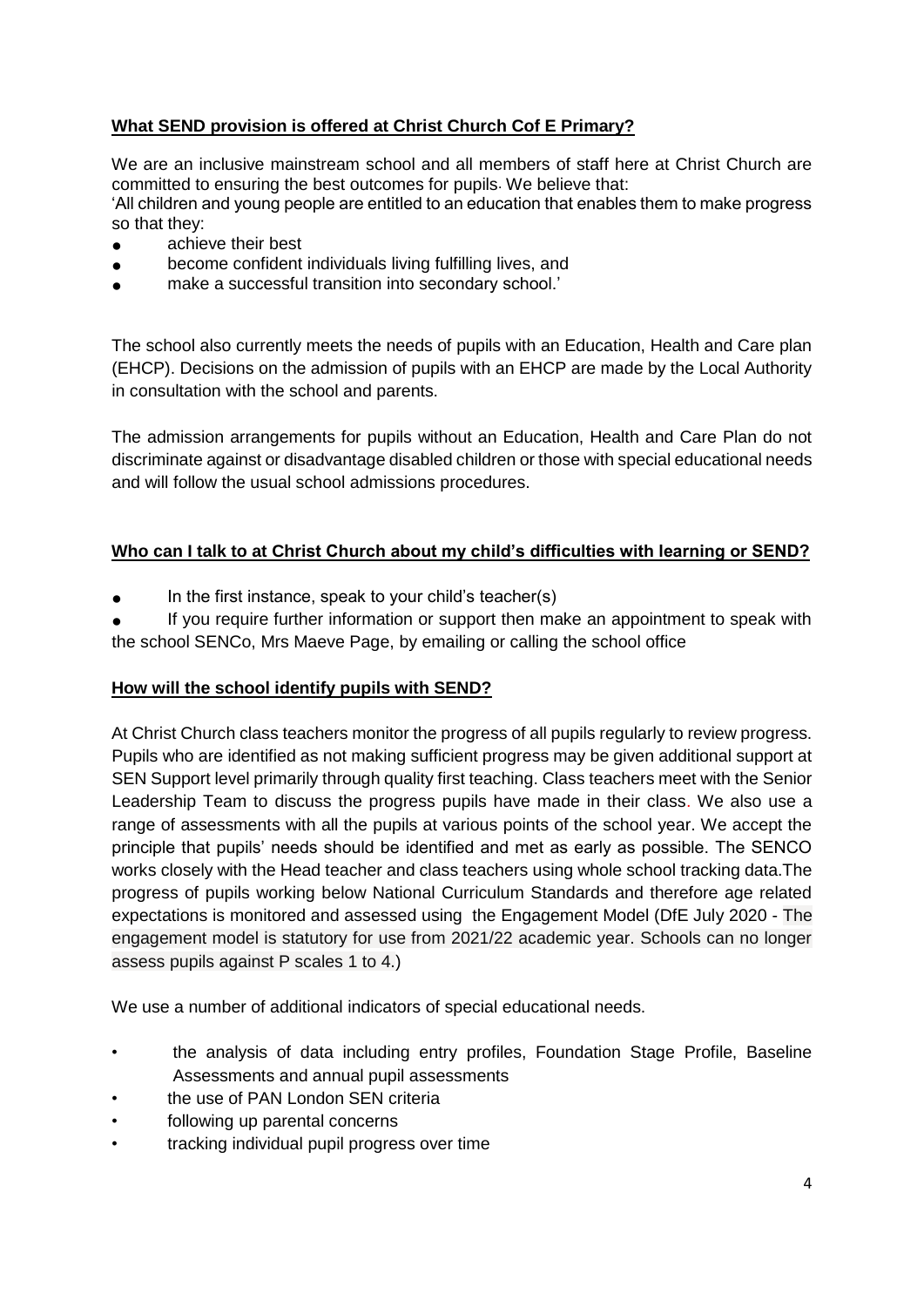- liaison with feeder schools on transfer
- information from previous schools
- information from external professionals and services

The SENCO maintains a list of pupils identified through the assessment indicators and procedures. This list is reviewed and analysed termly, following meetings with class teachers. A detailed analysis of the list takes place termly.

#### **What will the school do if they have concern about a pupil's progress?**

The principle of early identification and intervention underpins our approach to identifying those pupils who need extra help. This is often put in place, even if special educational need has not been identified as it helps to support narrowing the gap between the child and their peers or prevent the attainment gap widening. This extra support will enable the pupil to catch up.

Examples of additional support could include:

- in class support for small groups with an additional teacher or Teaching Assistant
- small group withdrawal with a TA or teacher
- individual class support or individual withdrawal
- further differentiation of resources or learning objectives within a quality first teaching approach
- Specific targeted interventions
- Deployment of extra staff to work with the pupil as part of their EHC plan, if required
- Provision of alternative learning resources or special equipment
- Group support
- Provision of additional adult time in devising interventions and monitoring their effectiveness
- Staff development/training to undertake more effective strategies
- Access to external agencies (for example Speech and Language Service or Educational Psychology Service)

Despite high quality targeted teaching some pupils may continue to make insufficient progress. For these pupils, (in consultation with parents) strengths and weaknesses are identified and used to identify an appropriate individualised intervention programme. In many cases some underlying needs often explain insufficient progress or challenging behaviour. At times it may be necessary to consult with outside agencies to receive more specialised expertise. If the school needs to consult with an outside agency then parents are informed prior to a referral being made, and consent from parents is obtained in writing if applicable.

The purpose of more detailed assessment and review is to understand what additional resources and different approaches are required to enable the pupil to make better progress. Findings will be shared with parents, put into a support plan and reviewed regularly, details can be refined and revised as necessary. At this point, because the pupil requires additional and extra provision, we will have identified that the pupil has a special educational need.

If the pupil makes good progress using additional or different intervention (but would not be able to maintain this good progress without it) we will continue to identify the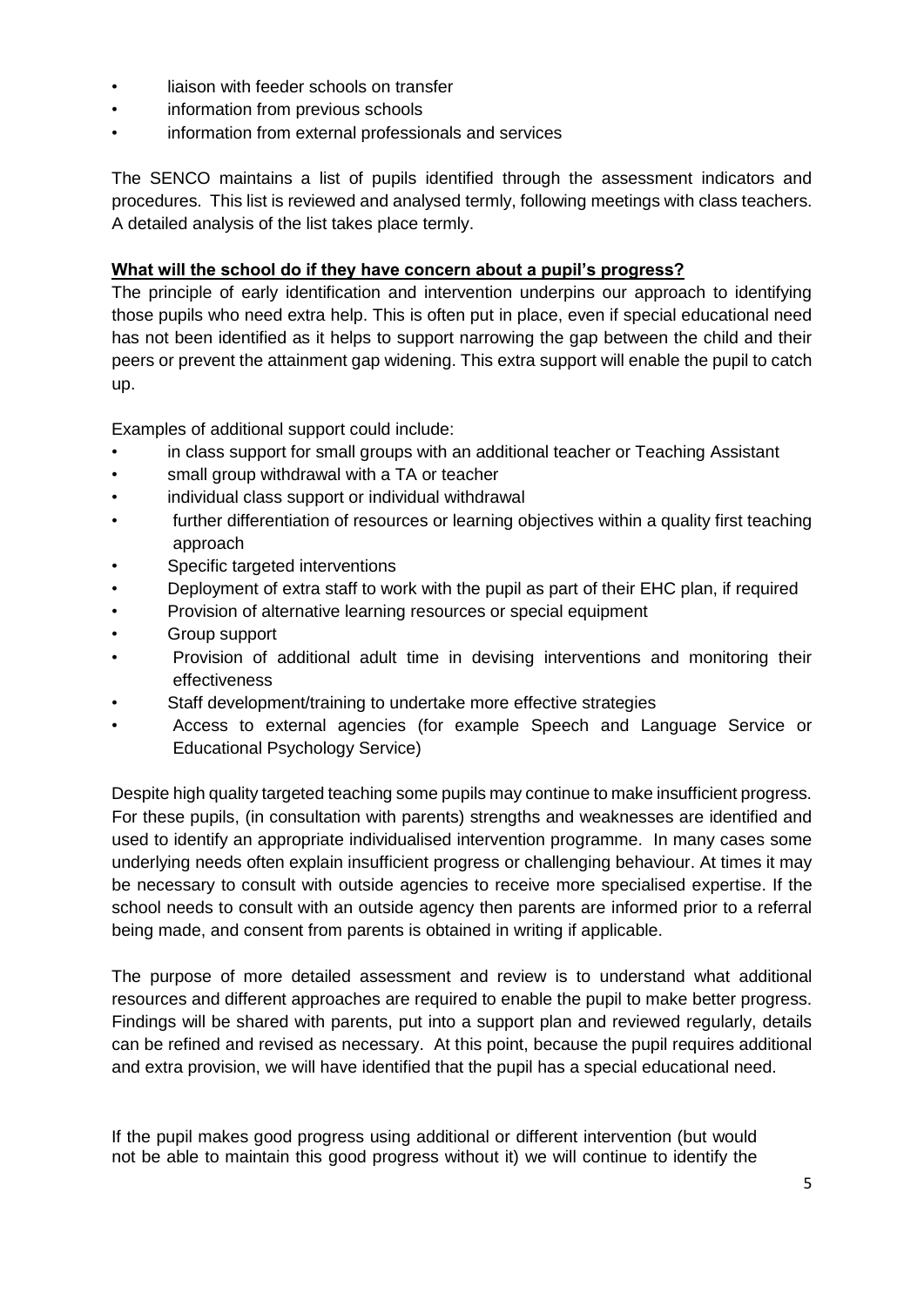pupil as having a special educational need and they will be added to the SEND register at SEND support level. Parents will be informed that their child is on the SEND register.

If the pupil is able to maintain good progress without the additional and different resources he or she will not be identified with special educational needs.

We will ensure that all teachers and support staff who work with the pupil are aware of the support to be provided and the teaching approaches to be used. At Christ Church we recognise and acknowledge that progress is the crucial factor in determining the need for additional support. Good progress is that which:

- Narrows the attainment gap between pupil and peers
- Prevents the attainment gap widening
- Is equivalent to that of peers starting from the same baseline but less than the majority of peers
- Equals or improves upon the pupil's previous rate of progress
- Shows an improvement in self-help and social or personal skills
- Shows improvements in the pupil's behaviour

At Christ Church we record the steps taken to meet pupils' individual needs. The SENCO will maintain the records and ensure access to them. In addition to the usual school records, the pupil's profile will include:

- Information from parents
- Information about progress and behaviour
- Pupil's own perceptions of difficulties
- Information from health and/or social services
- Information from other external agencies

Pupils who have been identified as needing support will have provision which identifies targets and outcomes, and any provision made that is 'additional to' and 'different' from usual classroom provision. For pupils with an Education Health and Care Plan, provision will be in place to meet the stated outcomes for the individual pupil on their plan.

# **When will intervention be put in place?**

Targeted, time limited intervention will be put in place if pupils:

- Make little or no progress despite quality first teaching
- Demonstrate difficulty in developing literacy or numeracy skills
- Show persistent social and/or emotional needs
- Have sensory and physical needs, and make little progress despite the provision of specialist equipment
- Experience communication and/or interaction problems and make little or no progress despite experiencing a differentiated curriculum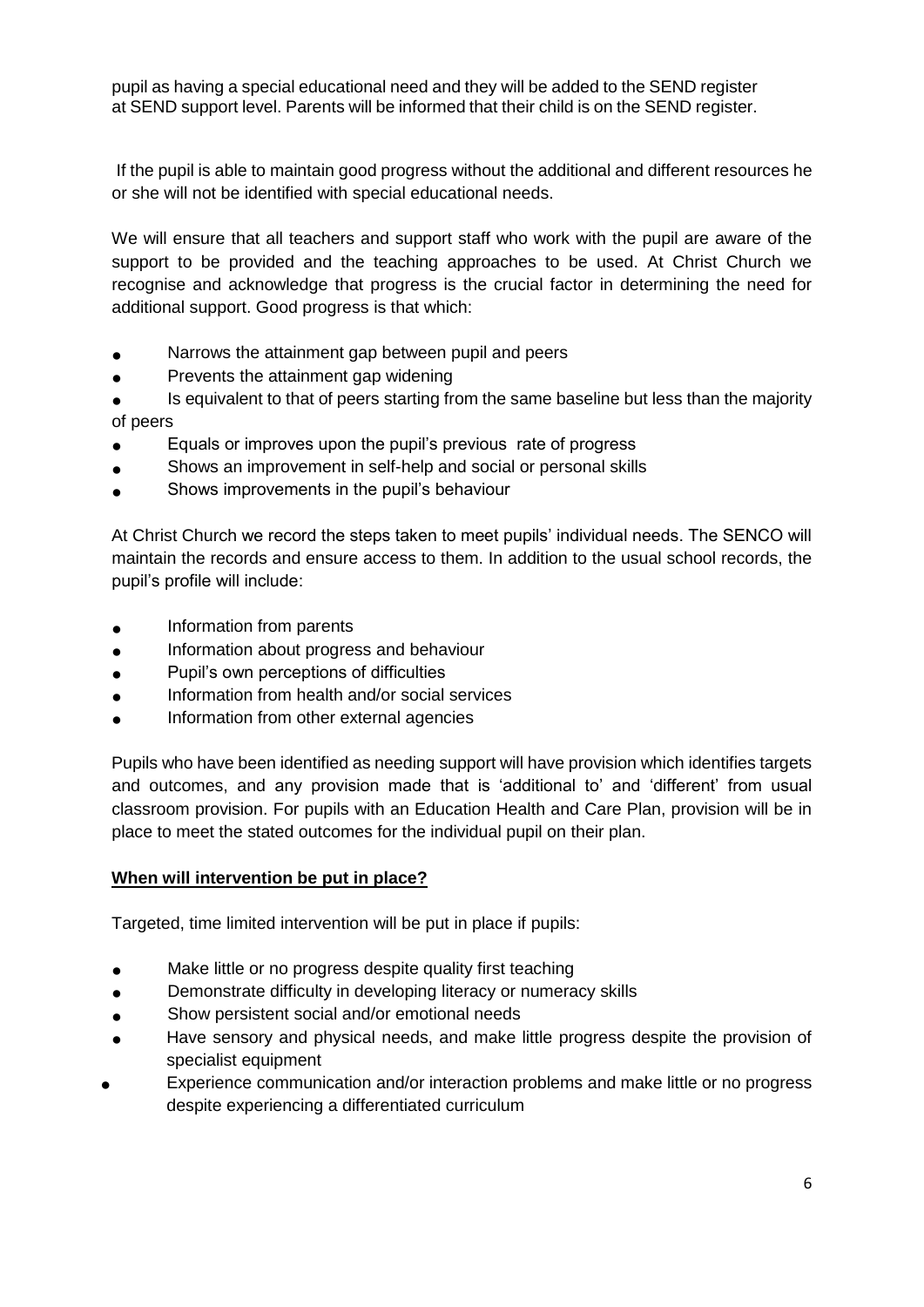Strategies for ensuring pupils' progress will be closely monitored so that the impact of the intervention is clear for the pupil, parent, teacher, SENCO and teaching assistant. We use an Assess, Plan, Do and Review model:

- Assess need
- Plan Short-term targets and Teaching strategies
- Provision implemented over a set period of time
- Review progress over given time



# **What specialist services or external agencies can be accessed through Christ Church?**

At Christ Church we seek advice and support from external agencies if we feel this would benefit the pupil and once parental consent has been given. This support will usually be triggered when despite receiving differentiated teaching and a sustained level of support, a pupil:

- Still makes little or no progress in specific areas over a long period
- Continues to work at considerably lower than expectations for a pupil at a similar age
- Continues to experience difficulty in developing English and/ or Mathematics skills
- Has emotional or behavioural needs that substantially impede their learning
- Has sensory or physical needs requiring additional specialist equipment or visits/advice from specialists.
- Has communication or interaction problems that impede the development of social relationships, thus presenting barriers to learning

The class teacher and/or SENCO meet with parents to discuss the purpose of involving an external agency and what the roles of outside professionals entail. Usually, referrals from external agencies involve filling out a referral in school, and some referrals require additional information from school and from home.

# The Links with Education Support Services could include:

- Educational Psychology Service (EPS)
- Individual Pupil Support Service (IPSS)
- Speech and Language Therapy Service
- Educational Welfare Service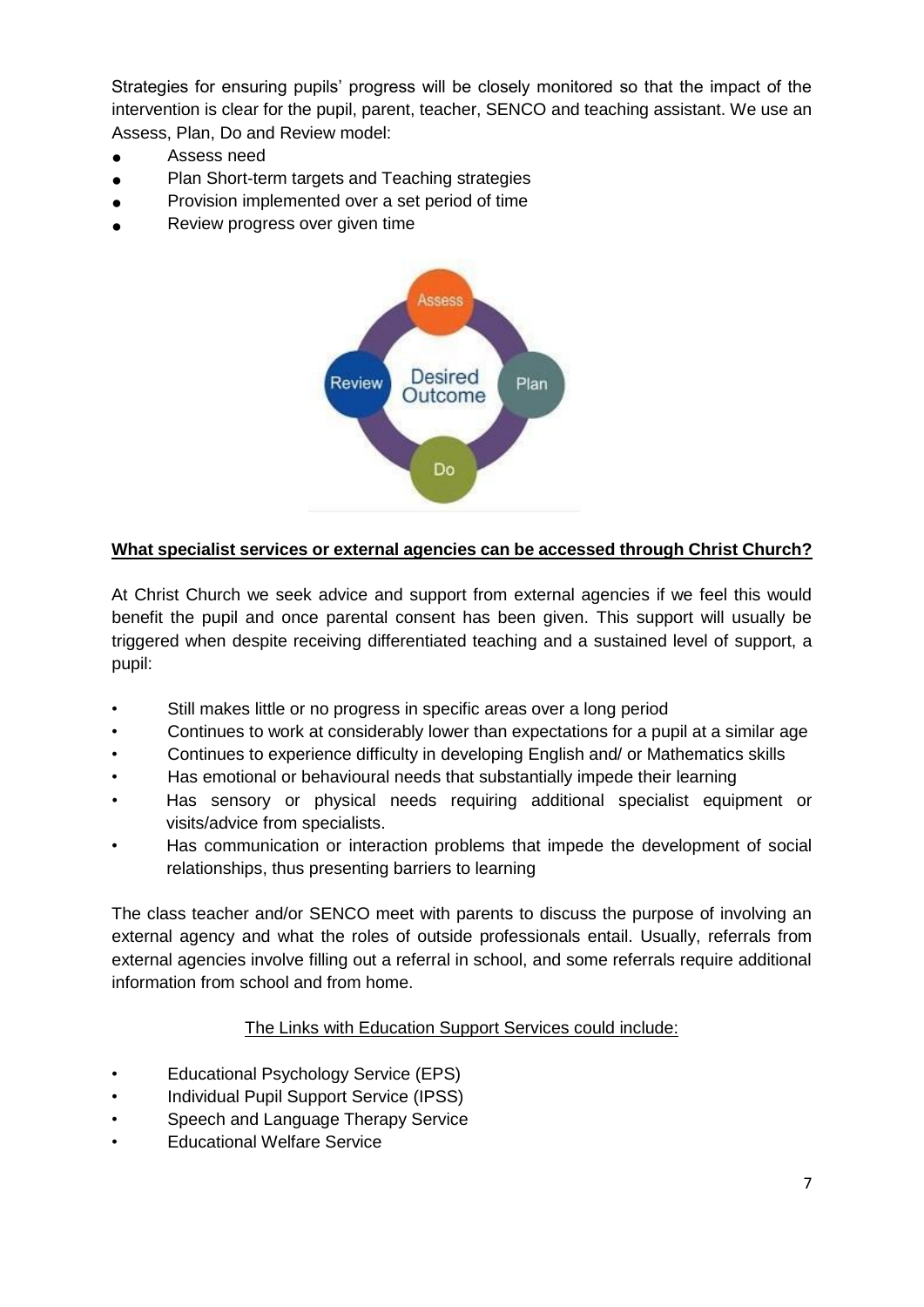- FACT
- **Community Health Service**
- Family support and safeguarding
- Parent Partnership Service

# **What is a Statutory Needs Assessment Request and why might school suggest this?**

The school will request a Statutory Needs Assessment Request from the LA when a pupil remains a significant concern despite having an individualised programme of sustained intervention over time which is recommended by outside professionals. A Statutory Assessment might also be requested by a parent or an outside agency. The school will have the following information available:

- The interventions identified to support progress
- Current and past individualised intervention programmes as part of the school's provision map
- Records and outcomes of regular reviews undertaken
- Information on the pupil's health and relevant medical history
- Progress and attainment data.
- Other relevant assessments from specialists such as support teachers and educational psychologists
- The views of parents
- The views of the pupil (this may be done pictorially for younger pupils or through a pupil voice conversation with older children)
- Social Care and Educational Welfare Service reports if appropriate
- Any other involvement by professionals

# **What is an Education, Health and Care Plan (EHCP)?**

An EHCP will normally be provided where, after a Statutory Needs Assessment Request, the LA considers that the pupil requires provision beyond what the school can offer. However, the school recognises that a request for a Statutory Needs Assessment Request does not automatically lead to that additional support being provided.

An EHCP will include details of outcomes and provision for the child. These are used to develop targets that are:

- 'Small step' targets matched to the longer-term outcomes set in the EHCP
- Established through parental and pupil consultation (where appropriate)
- Matched to the intervention programme
- Implemented in the classroom
- Delivered by the class teacher with appropriate additional support where specified

More information about EHCPs and making a needs assessment request can be found in the Golden Binder. Up to date, electronic versions of the forms relating to EHCPs, Annual Review and SEN support should be accessed via the Golden Binder pages on the Local Offer.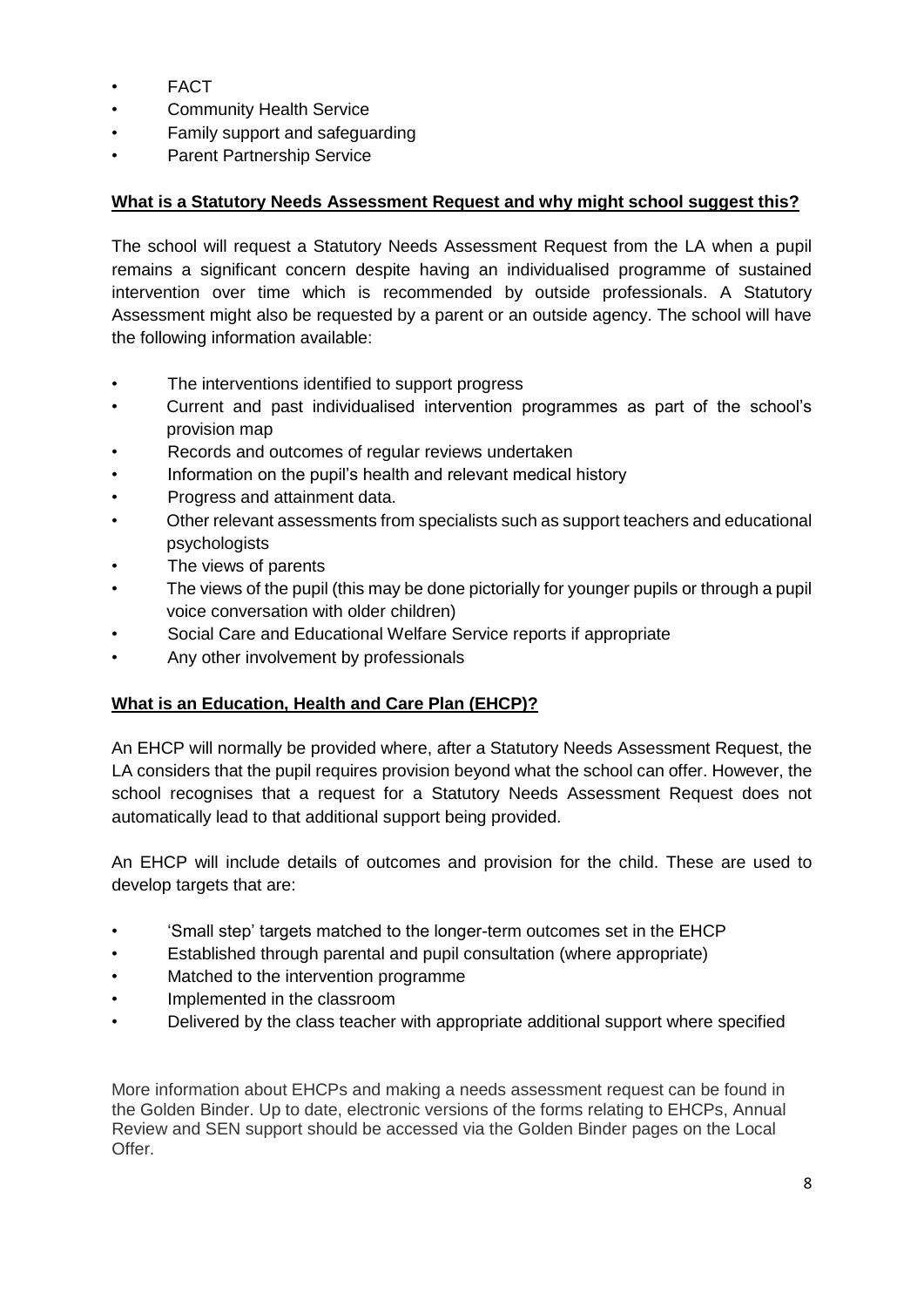[Click here](http://www.grandavenue.kingston.sch.uk/infocentre/SEN/TheGoldenBooklet%20no%20crop%20marks.pdf) for the Golden Booklet which provides a quick overview of the guidance, based on the key chapters of the Golden Binder.

#### **What are annual reviews?**

For pupils with an Education, Health and Care Plan there will be an annual review of the provision made for the child, which will enable an evaluation of the effectiveness of the special provision to be made.

Annual Reviews take place and the LA will inform the Head teacher at the beginning of each school term of the pupils requiring reviews. The SENCO will organise these reviews and may invite:

- The pupil's parents
- The pupil (depending on parental wishes and the level of understanding of the pupil)
- The relevant teachers
- The Educational Psychologist
- Any other person the SENCO considers appropriate to benefit the child

The aim of the review will be to:

- Assess the pupil's progress in relation to the agreed targets to meet the longer-term outcomes
- Review the provision made to meet the pupil's needs as identified
- Consider the appropriateness of the existing plan in relation to the pupil's performance
- during the year, and whether to cease, continue, or amend it
- If appropriate to set new outcomes for the coming year or key stage

# **How will the effectiveness of provision be monitored?**

Regular monitoring and review will focus on the extent to which planned objectives have been achieved. The views of the pupil, parents and class teachers will be taken into account. The assessment information from teachers will show whether adequate progress is being made. In Christ Church we aim to set SMART outcomes that are written in child-friendly language so that children are able to access and understand their specific outcomes and targets.

The SEN Code of Practice (2015) describes adequate progress as:

- Similar to that of children of the same age who had the same starting point
- Matching or improving on the pupil's previous rate of progress
- Closing the attainment gap between the pupil and children of the same age

#### **What is a SEND progress review meeting?**

Every pupil in the school has their progress tracked half termly by their class teacher. In addition to this, pupils with special educational needs may have more frequent and detailed assessments to inform targets and to measure small steps of progress.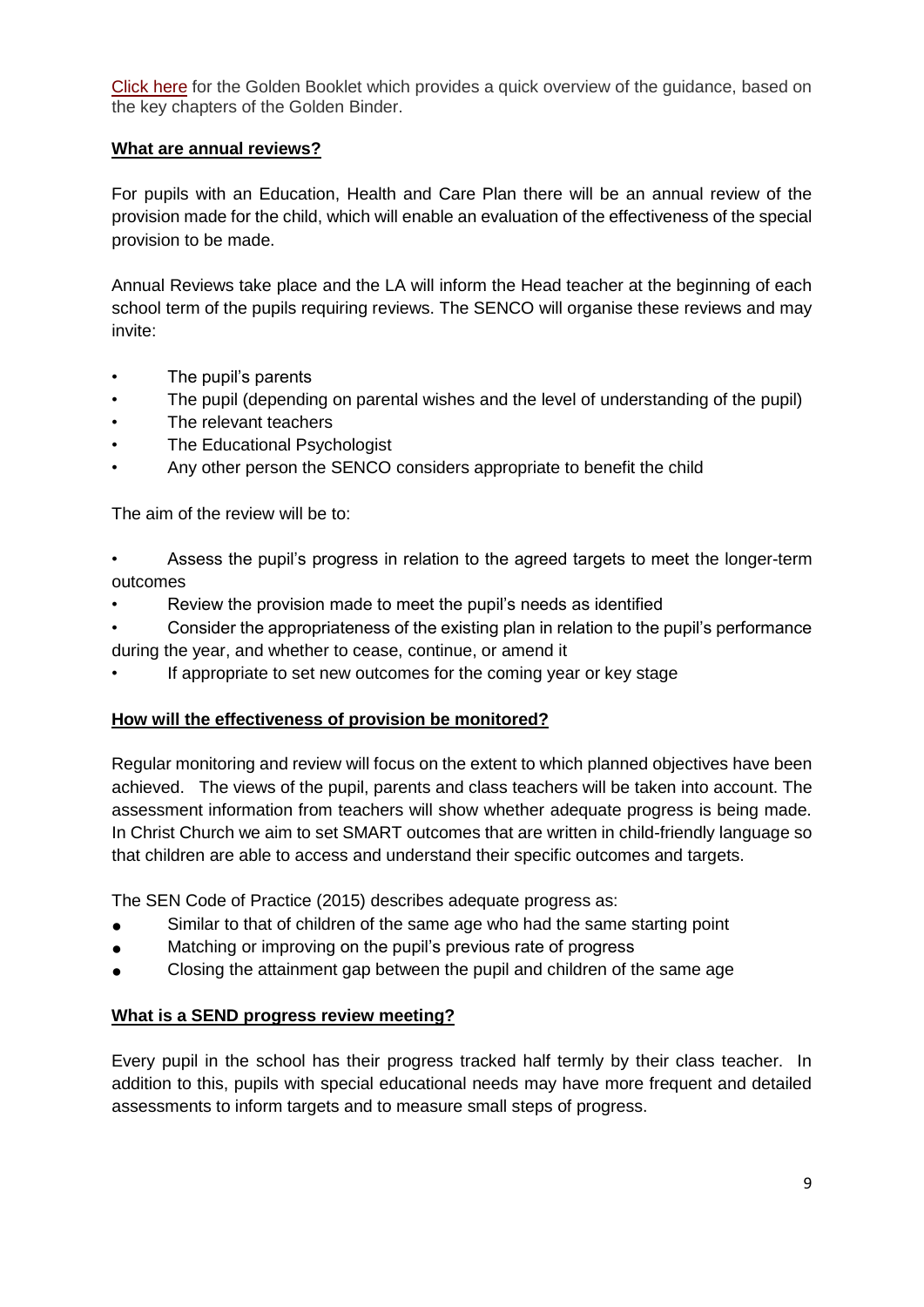Assessment data feeds into the support plan where planned outcomes can be reviewed and adjusted.

#### **What curriculum do pupils with SEND follow?**

At Christ Church we follow The National Curriculum in England and adapt the curriculum and the learning environment for pupils with special educational needs in accordance with the SEND code of practice 2015. We also incorporate the advice provided as a result of assessments, both internal and external, and the strategies described in Education, Health and Care Plans.

*All pupils should have access to a broad and balanced curriculum. The National Curriculum Inclusion Statement states that teachers should set high expectations for every pupil, whatever their prior attainment. Teachers should use appropriate assessment to set targets which are deliberately ambitious. Potential areas of difficulty should be identified and addressed at the outset. Lessons should be planned to address potential areas of difficulty and to remove barriers to pupil achievement. In many cases, such planning will mean that pupils with SEN and disabilities will be able to study the full national curriculum.' (Code of Practice 6.11)* 

As part of our requirement to keep the appropriateness of our curriculum and learning environment under review the Governors ensure and support whole staff training and development.

#### **How is funding allocated to support SEND pupils?**

Schools receive funding for SEN pupils. This funding is used to support and enhance high quality of teaching in the school. It helps to ensure there are sufficient resources for pupils requiring special educational provision. For example, this may include IT resources with specific learning programmes or access to Makaton. The support offered is matched to needs of individual pupils with SEN and is evidenced based. The amount of support required for each pupil to make good progress will be different in each case. In very few cases a very high level of resource is required. In this case the school will request a 'top up' from our Local Authority through the Statutory Needs Assessment Request. The Head teacher makes the final decision on the use of the personal budget within the school if requested on an Education, Health and Care Plan.

#### **What additional activities are offered for SEND pupils?**

All clubs, trips and activities offered to pupils at Christ Church are available to pupils with special educational needs. For some pupils 'reasonable adjustments' may need to be made in partnership with families and carers. There are many extra-curricular clubs that pupils may choose to attend. These are held before, during and after the school day.

*C*hildren with SEND will be able to access these activities with reasonable adjustments as appropriate to ensure children with additional needs to attend these alongside their peers if they wish. When necessary parents or carers can be involved at the appropriate stage in helping to plan for any activities or trips by giving advice about routines/medication timings etc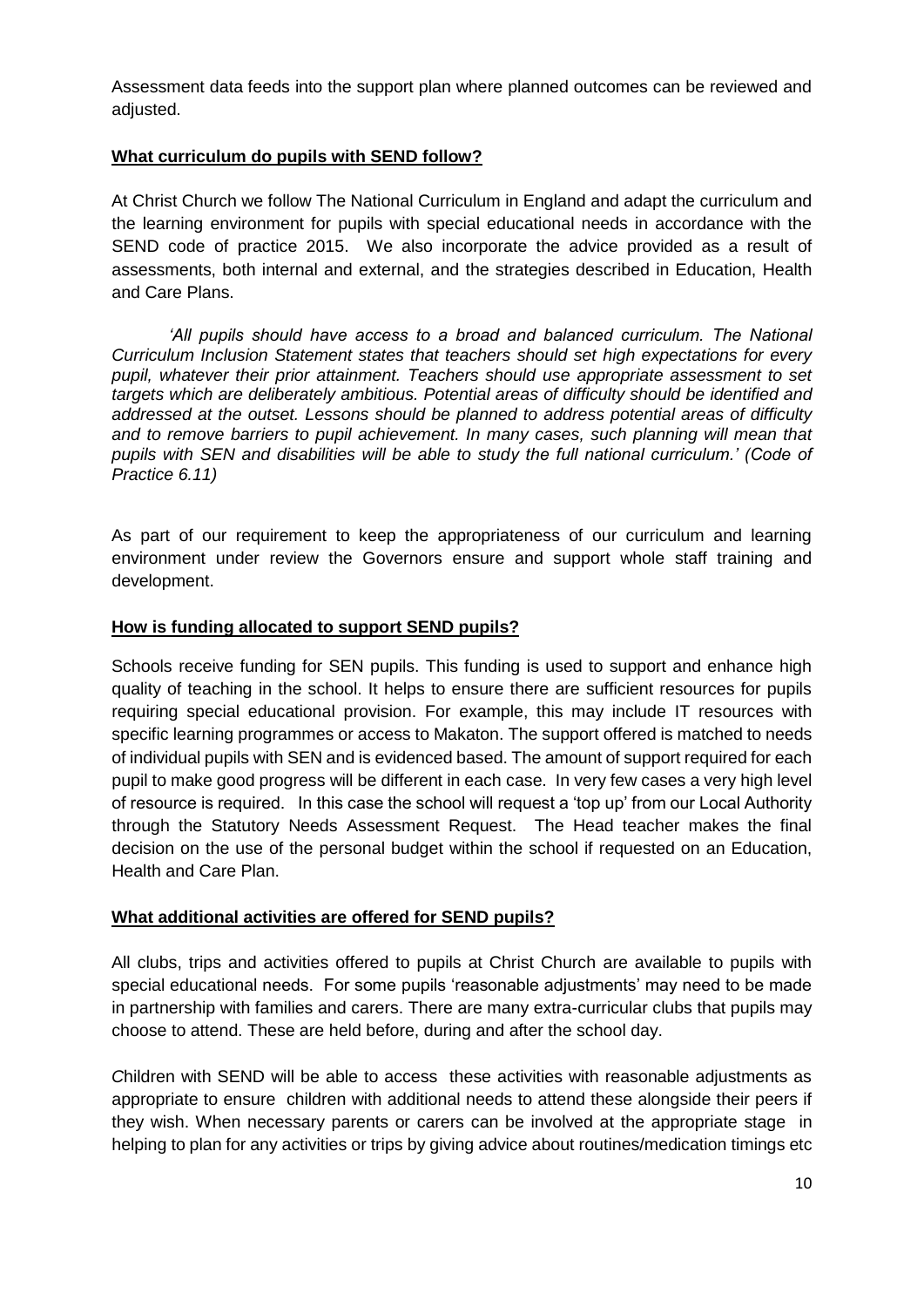If necessary, preliminary visits can be planned to residential centres prior to the planned pupils' excursion to reassure parents and to prepare the child.

Support is provided during lunch times and breaks if necessary for individuals who find these parts of the day more challenging. The Senior Leadership team is available at the beginning and end of the school day to provide support.

## **How is emotional and social development supported at Christ Church?**

At Christ Church we understand that an important feature of the school is to enable all pupils to develop emotional resilience and social skills. This is modelled through direct teaching and indirectly through daily scenarios and conversations between pupils and staff.

For some pupils with a higher level of need in this area we can provide; Nurture Groups, individual ELSA support (Emotional Literacy Support), social skills groups, mentor time with a member of the senior leadership team or support from external agencies. Additionally, there is opportunity for children to have time-out in the Sky Room or the Ark (pod). Pupils can use this if they need a quiet reflection space. Pupils with emotional and social needs because of their special educational needs will be supported to enable them to develop and mature appropriately.

We are interested in hearing parents or carers and pupils' views. Teachers and staff frequently carry out pupil voice questionnaires, where appropriate, to understand the views of individual pupils and to listen to their thoughts over their provision.

Safeguarding case reviews shows that children and young people with SEND who are more likely to be the victims of bullying so it is important to ensure that they report any behaviour that concerns them. They will be provided with access to safe, supervised places during social time. Peer mentor support systems are in place to support pupils during social times, as well as raising awareness of positive communication for everyone in the school community.

There is a staff library of books which cover many different issues relating to children, child development and special educational needs, which parents are also welcome to use - please contact the SENCO for a list of relevant resources.

# **Who is the SEND Co-ordinator (SENCO) at Christ Church?**

The SENCO at Christ Church is Mrs Maeve Page, who is a qualified teacher and who has been accredited with the National Award for SEN Co-ordination.

Mrs Page is available on 0208 399 8166.

# **What training do we offer staff at Christ Church?**

All teachers and teaching assistants have frequent training to enable them to support children with special educational needs.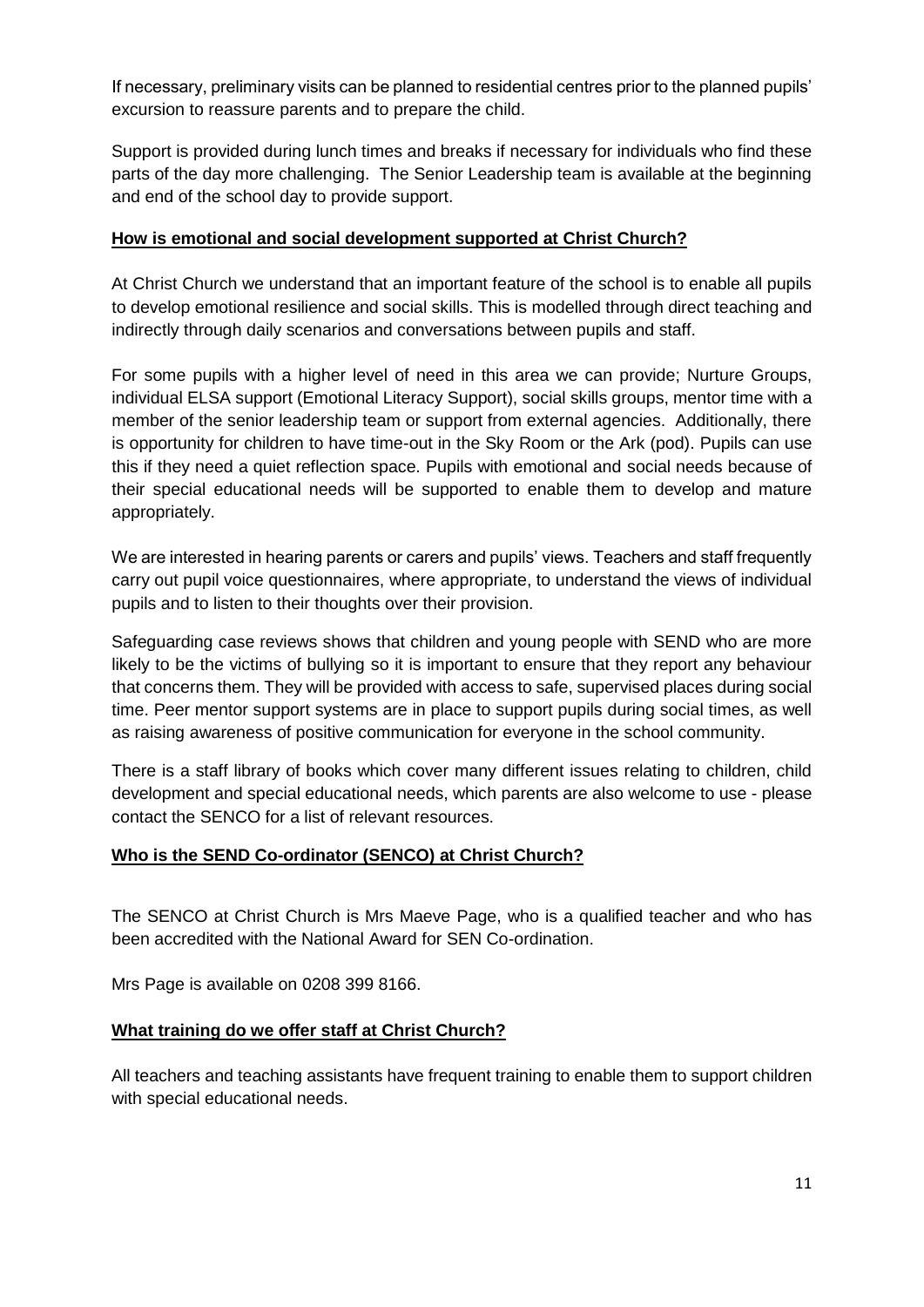In addition some teachers have received enhanced and specialist training - please refer to 'What we offer' on the website.

Where a training need is identified, we will find a provider who is able to deliver it. Training providers we can approach are Educational Psychologist, Speech and Language Therapist, Occupational Therapists, Physiotherapists, Teaching and Learning Advisors, the School Nurse Team and partner schools in the local area.

Some examples of recent staff training:

All staff across the school have received 'Attachment Awareness' training from Kingston Virtual School and the Educational Psychology Service in Kingston

Socially Thinking training from the Speech and Language Team (Your Healthcare) for all teaching assistants

● All staff have been trained to use the 'Zones of Regulation' approach and emotion coaching

We have 5 members of staff who have completed the Youth Mental Health First Aid **Training** 

Most of our teaching assistants but particularly the Pupil Specific staff have been trained by our link Educational Psychologist to use Precision Teaching

We are committed to ensuring that all staff, regardless of their role in school, are kept up-todate with the most effective approaches and strategies to meet the needs of all pupils.

The SENDCo attends regular SEND cluster meetings run by AfC to share good practice amongst schools within Kingston and Richmond and to ensure that all mandatory training and updates are adhered to.

# **How can I help my child at home?**

All parents of pupils at Christ Church on the SEND register are invited to discuss the progress of their children on three occasions a year. They receive a written report once a year and progress report meetings twice a year. In addition, we are happy to arrange meetings outside these times. As part of our normal teaching arrangements, all pupils will access some additional teaching to help them catch-up if the progress monitoring indicates that this is necessary; this will not imply that the pupil has a special educational need.

If following normal provision improvements and progress is not seen, we will contact parents to discuss what we will be doing to help to address these needs further. From this point onwards the pupil will be identified as having special educational needs because special educational provision is being made and the parent will be invited to reviews of this provision. Parents will be actively supported to contribute to assessment, planning and review.

In addition to this, parents of pupils with an Education, Health and Care Plan will be invited to contribute to and attend an annual review which, wherever possible, will also include other agencies involved with the pupil. Information will be made accessible for parents.

# **How do we ensure that the child's voice is included in their provision?**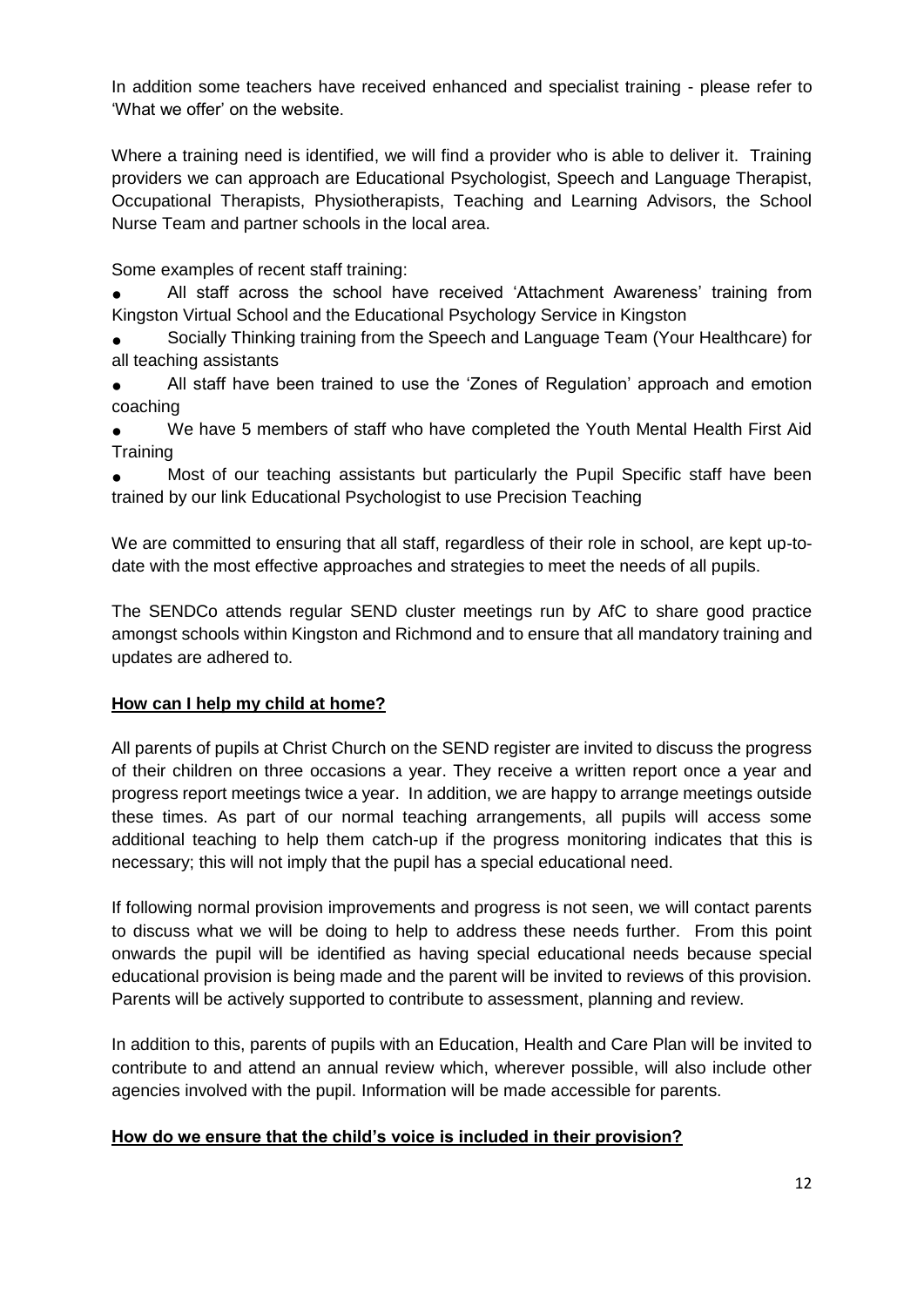When a pupil has been identified as having special educational needs or a disability the pupil will be consulted about and involved in the arrangements made for them as part of personcentred planning. Teachers or teaching assistants will frequently talk to them about their targets and what they would like in their plan to support their personal goals and wishes. Depending on their age and needs, they will be expected to attend part of the meeting being held about them or provide a written or scribed contribution with support from familiar adults as required.

# **Who should I contact if I have a complaint?**

The same arrangements for the treatment of complaints at Christ Church are used for complaints about provision made for special educational needs and disabilities. We encourage parents to discuss their concerns with the class teacher, SENCO, Deputy or Head teacher to resolve the issue before making the complaint formal to the Chair of the Governing Board. The Governor for SEND is Ms Carol Buchanan. Please refer to the Complaints Policy.

# **What role do the Governing Board have for SEND pupils?**

The governing body have engaged with the following:-

- A Service Level Agreement with Educational Psychology service
- Premium level membership to SPARK (the School Performance Alliance Richmond and Kingston)
- **•** Link to the Disabled Children's Service for support to families for some pupils with high needs

Access to Local Authority SLA with Speech and Language Therapy Services / Occupational Therapy Services / Physiotherapy Services for pupil with requirement for direct therapy or advice

- Membership of professional networks for SENCO e.g. NASEN, SENCO forum, etc.
- **School Nurse**

# **What support services are available for parents of children with SEND?**

KIDS Richmond and Kingston SEND Information, Advice and Support Service (SENDIASS) are local voluntary sector organisations that deliver Parent Partnership Services and provide free, impartial, confidential, advice, support and options around educational issues for parent or carers who have children with special educational needs or disabilities aged 0-25.

# **SENDIASS**

Telephone: 020 8831 6179

Email Address: [RichmondKingston@kids.org.uk](mailto:RichmondKingston@kids.org.uk)

Website: [http://www.kids.org.uk](http://www.kids.org.uk/)